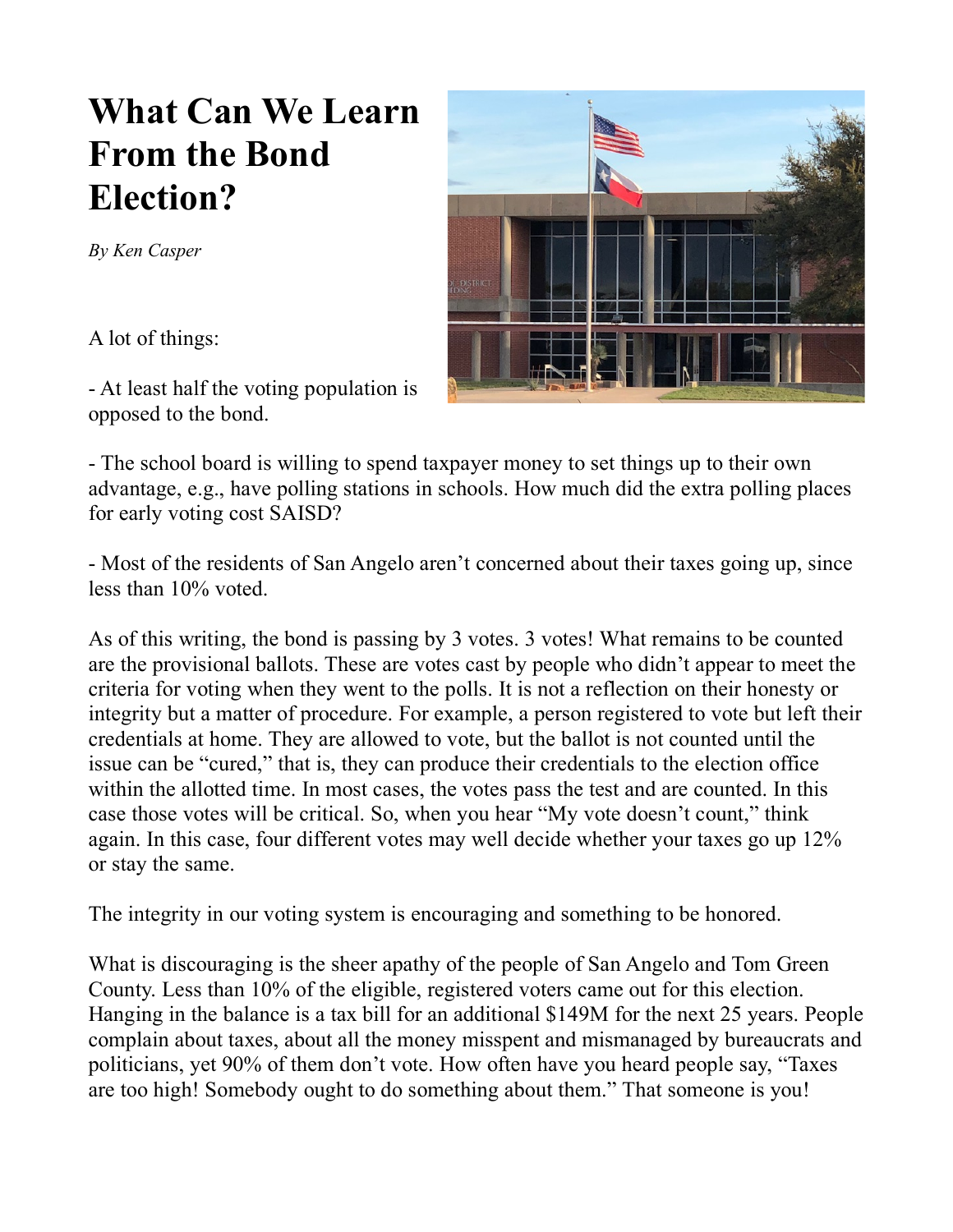Few of us ever get to weigh in heavily in state elections, even less in federal elections. It's not that your vote at those levels doesn't count. It does, but as a matter of sheer numbers, each vote has less and less weight and influence. Not so at the local level. This bond issue demonstrates it most dramatically. Three votes. Three votes between your continuing to pay your current property tax bill or passing on to your kids and grandkids a total debt of \$334M for the next 25 years.

From past history we know a few other things:

- The school board, if they lose this bond election, aren't going to stop. They will be back within a year asking for \$149M, maybe more, but they will do it more subtly. As they did in 2008, after the 2007 bond failed, they will break their bond request into two or more packages to be voted on separately. When the 2007 bond request for \$125M failed, the school board came back in 2008 with a two-bond proposal: one for \$117M and another for \$32M. The first one passed. We still owe \$95M on it, as well as \$10M on the one previous to it! The second 2008 bond request for \$32M failed, but the school district managed somehow to find the money to finance the projects it contained.

- There are projects in the current bill that need to be addressed. At the top of the list is security. It is unfortunate that we have to worry about "active shooters" in our schools, but it is a reality we must face. Depending on the physical layout the optimum solution for each campus will be different. That's okay. In fact, diversity in this case can be a plus. A new bond, addressing that requirement exclusively, would be a good first step.

- The second bond should be for projects directly related to improving academic achievement. Despite public statements to the contrary, the education our kids are receiving in Texas and SAISD has been deteriorating for years. Texas was once at the top of the national list of public school academic excellence. It isn't anymore. Texas is ranked 28th among the 50 states in English and Mathematics. The second bond should pertain directly to academic achievement, like computer technology and infrastructure upgrades. (Keep in mind that bond money can only be used for physical assets, not salaries or programs.)

- Third should be the nice-to-have upgrades and improvements, athletic facilities and extracurricular assets. The \$30M, 3,000-seat multi-purpose assembly hall at Central High School would fall into this category. Will it ever get built? Maybe, maybe not. Central HS has been there for more than 50 years. According to teachers, staff, students and graduates, it's done pretty well. It would be nice to have, but right now we can't afford it.

A word about equity. In the bond proposal and discussions at public forums, equity (making sure all the schools have the same facilities and accommodations) is a major